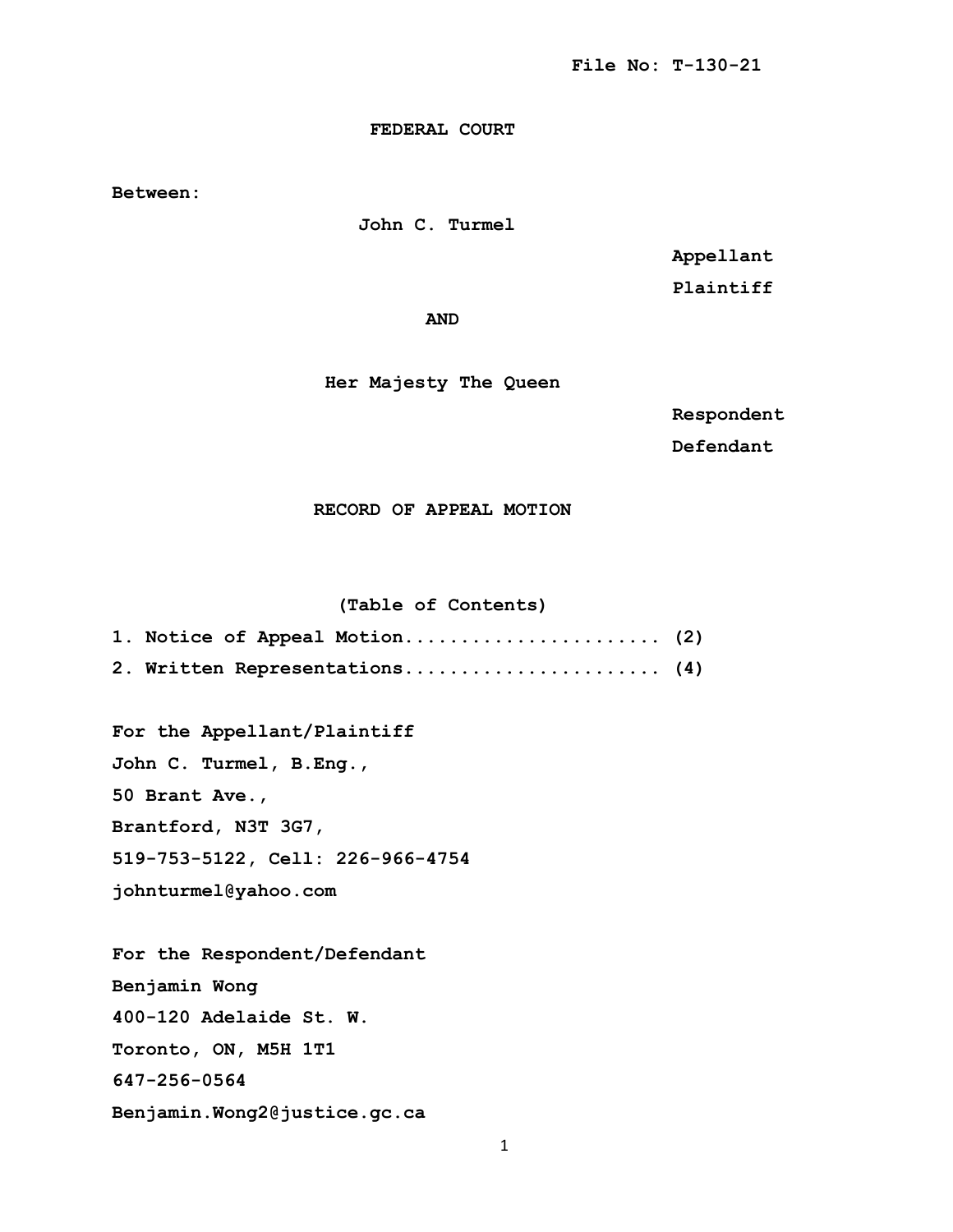#### **FEDERAL COURT**

**Between:**

 **John C. Turmel** 

 **Appellant** 

 **Plaintiff**

*AND* 

 **Her Majesty The Queen**

 **Respondent**

**Defendant**

# **NOTICE OF APPEAL MOTION**

**TAKE NOTICE THAT John C. Turmel moves in writing pursuant to Rule 369 to appeal for an Order overturning the May 6 2021 Order of Prothonotary Mandy Aylen, Case Management Judge, substituting an 11-week timeline for the 2-week timeline laid out in Rule 369 and compelling Canada to file a complete Motion Record forthwith and then proceed under the timeline laid out in S.369 of the Federal Court Rules.** 

**The grounds of the appeal are that allowing a motion to be filed upon filing of Notice and Affidavits without Written Representations** 

**1) does not explain how the affidavits relate to the cause; 2) makes it impossible for the Plaintiff to file affidavits in response without those Written Representations; 3) wastes time while Canadians are dying from lockdown.**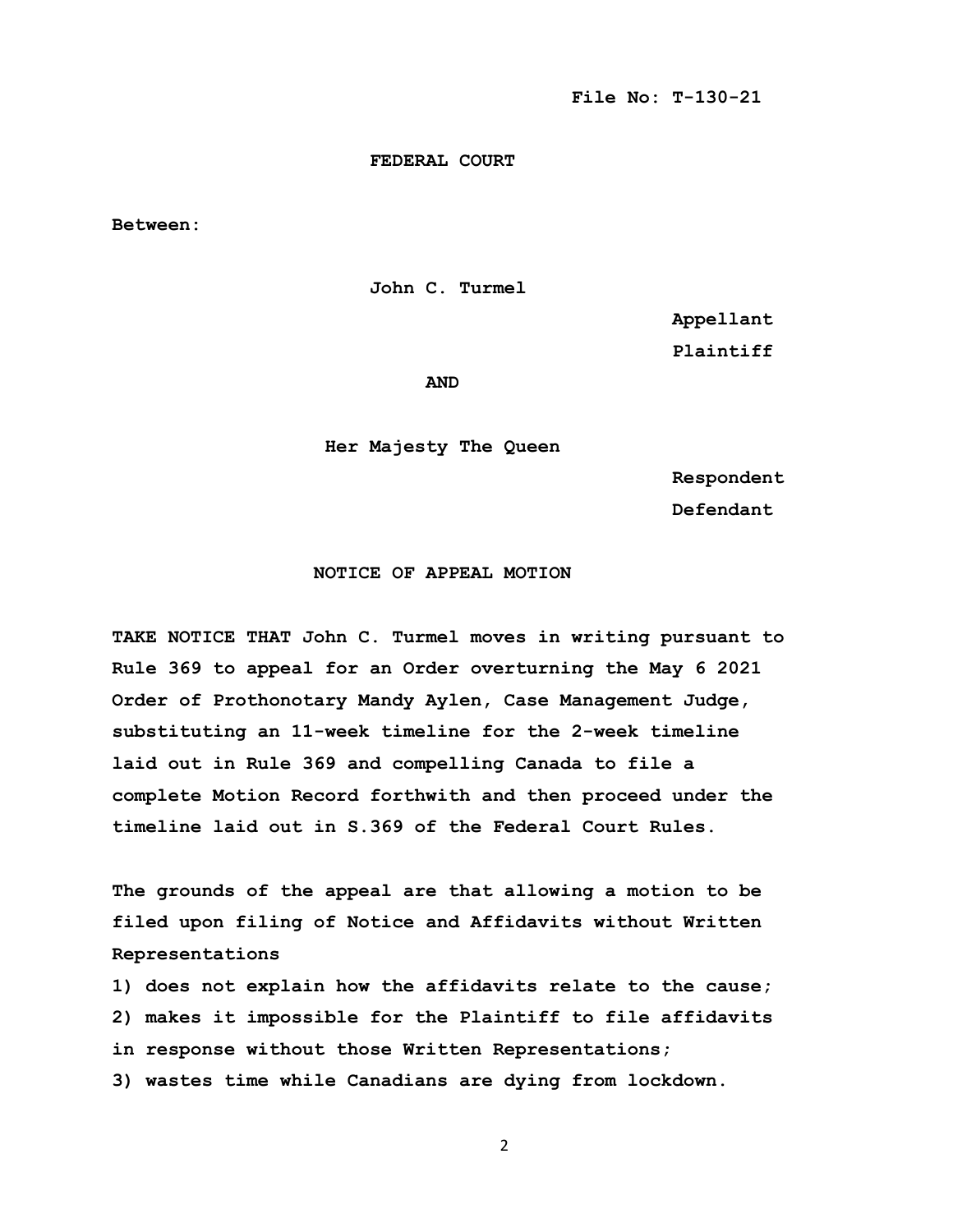**AND FOR ANY ORDER abridging the time for service, filing, or hearing of the motion, or amending any defect of the motion as to form or content, or for any Order deemed just.** 

**Dated at Brantford Ontario on May 17 2021.** 

JC Jurnel

**John C. Turmel, B.Eng., 50 Brant Ave., Brantford, N3T 3G7, 519-753-5122, Cell: 226-966-4754 johnturmel@yahoo.com**

**Cc: Registrar, Benjamin Wong**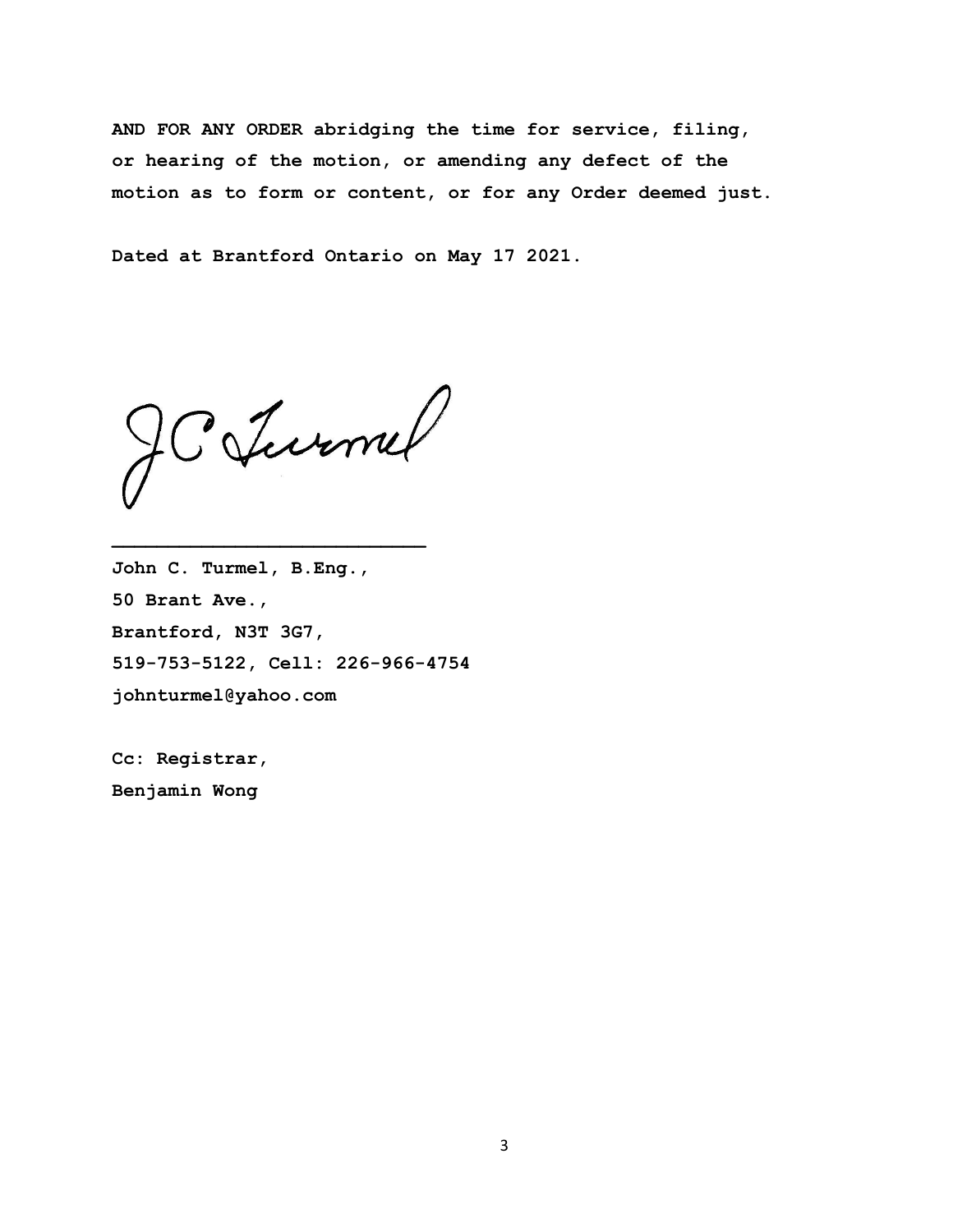**FEDERAL COURT**

**Between:**

 **John C. Turmel** 

 **Appellant** 

**Plaintiff**

*AND* 

# **Her Majesty The Queen**

 **Respondent** 

**Defendant**

#### **WRITTEN REPRESENTATIONS**

**1. In her May 6 2021 Order, Prothonotary and Case Management Judge Mandy Aylen wrote:** 

 **"The parties shall confer regarding the timetable for next steps in this proceeding and shall, by no later than May 5, 2021, provide the Court with a jointly proposed timetable and the availability of the parties for a case management conference (in the event that the Court determines that one is required)."**

**2. Rule 369 has the steps for a 2-week timeline for a motion** 

**in writing:** 

 **Motions in writing 369 (1) A party may, in a notice of motion, request that the motion be decided on the basis of written representations.**

 **(2) A respondent to a motion brought in accordance with subsection (1) shall serve and file a respondent's record within 10 days..** 

 **(3) A moving party may serve and file written representations in reply within four days after being served with a respondent's record under subsection (2). (4) On the filing of a reply under subsection (3) or on the expiration of the period allowed for a reply, the Court may dispose of a motion in writing or fix a time and place for an oral hearing of the motion.**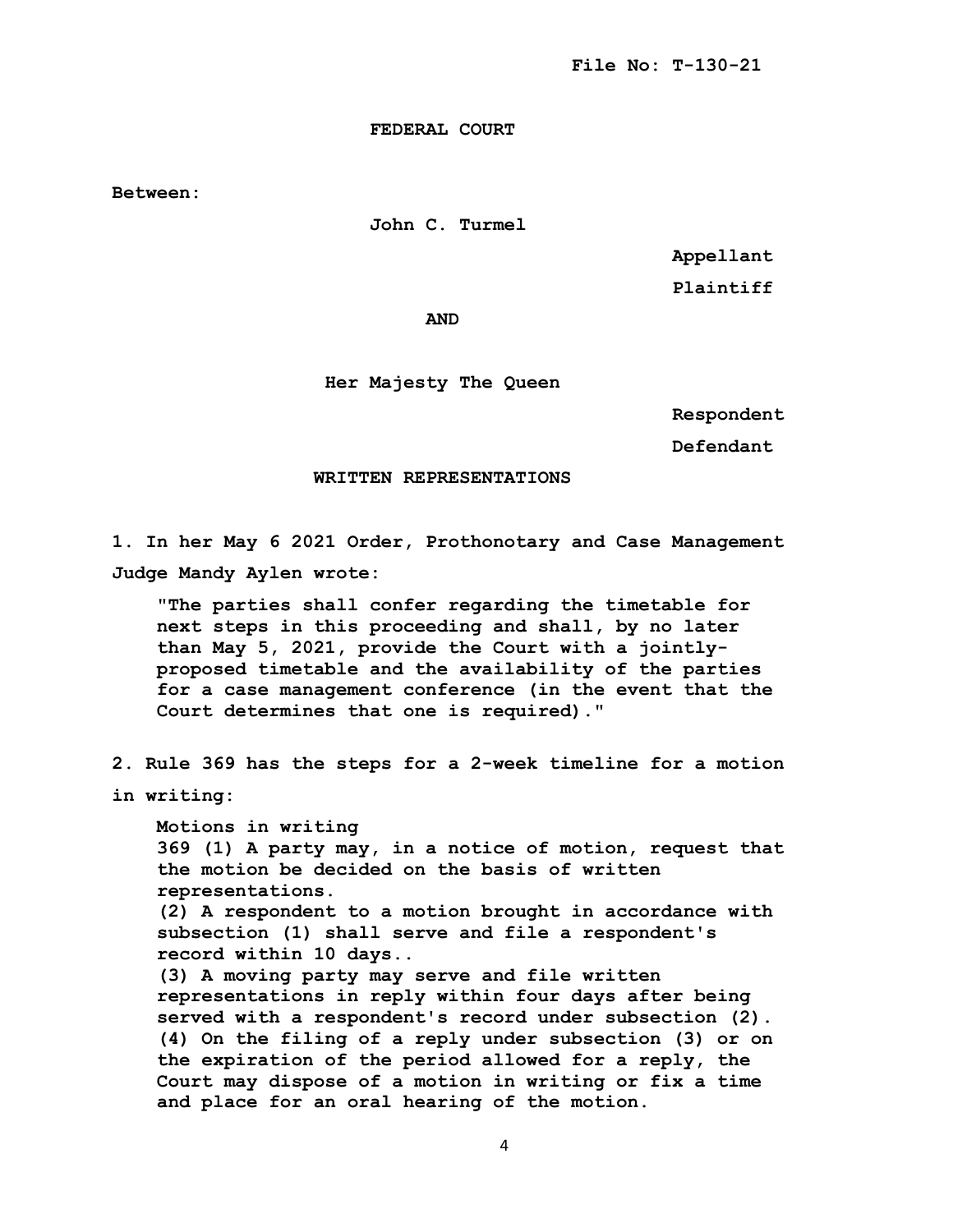**3. Under Rule 369, a Motion is brought when a Motion Record with Notice, Affidavits and Written Representations initiate the proceeding. Then the Respondent files a Motion Record in 10 days, then the Mover files a Reply in 4 says. 14 days, two weeks maximum.** 

**4. I pointed out that asking for a timeline suggests the timeline deviate from the one in Rule 369. The Court had not ordered any dispensation from following the timetable set out in Rule 369 but Canada dutifully suggested a 13-week timeline which I rejected. Canada then suggested an 11-week timeline I also rejected. I asked the Court to follow the 2 week timetable in Rule 369.**

**5. In the May 6 2021 Order is a timeline for Canada's motion to strike for no cause of action:** 

### **ORDER**

 **1. The Defendant shall serve their Notice of Motion and affidavit(s) by no later than May 21, 2021. 2. The Plaintiff shall serve any responding affidavit(s) by no later than June 7, 2021. 3. Cross-examinations, if any, shall be completed by no later than 10 days following the date the Plaintiff serves his responding affidavit(s). 4. The Defendant shall serve and file their complete motion record by no later than 15 days from the expiration of the time to conduct cross-examinations, or, if the Plaintiff does not intend to serve an affidavit or conduct cross-examinations, 15 days from the date that the Plaintiff so advises the Defendant. 5. The Plaintiff shall serve and file his complete motion record within 15 days of service of the Defendant's motion record. 6. The Defendant shall serve and file their reply motion record within seven days of service of the Plaintiff's responding motion record.**

 **"Mandy Aylen" Case Management Judge**

**6. In Point 1, the Notice and Affidavits are to be filed but without a Motion Record with Written Representations explaining how the facts in the affidavits apply violating:**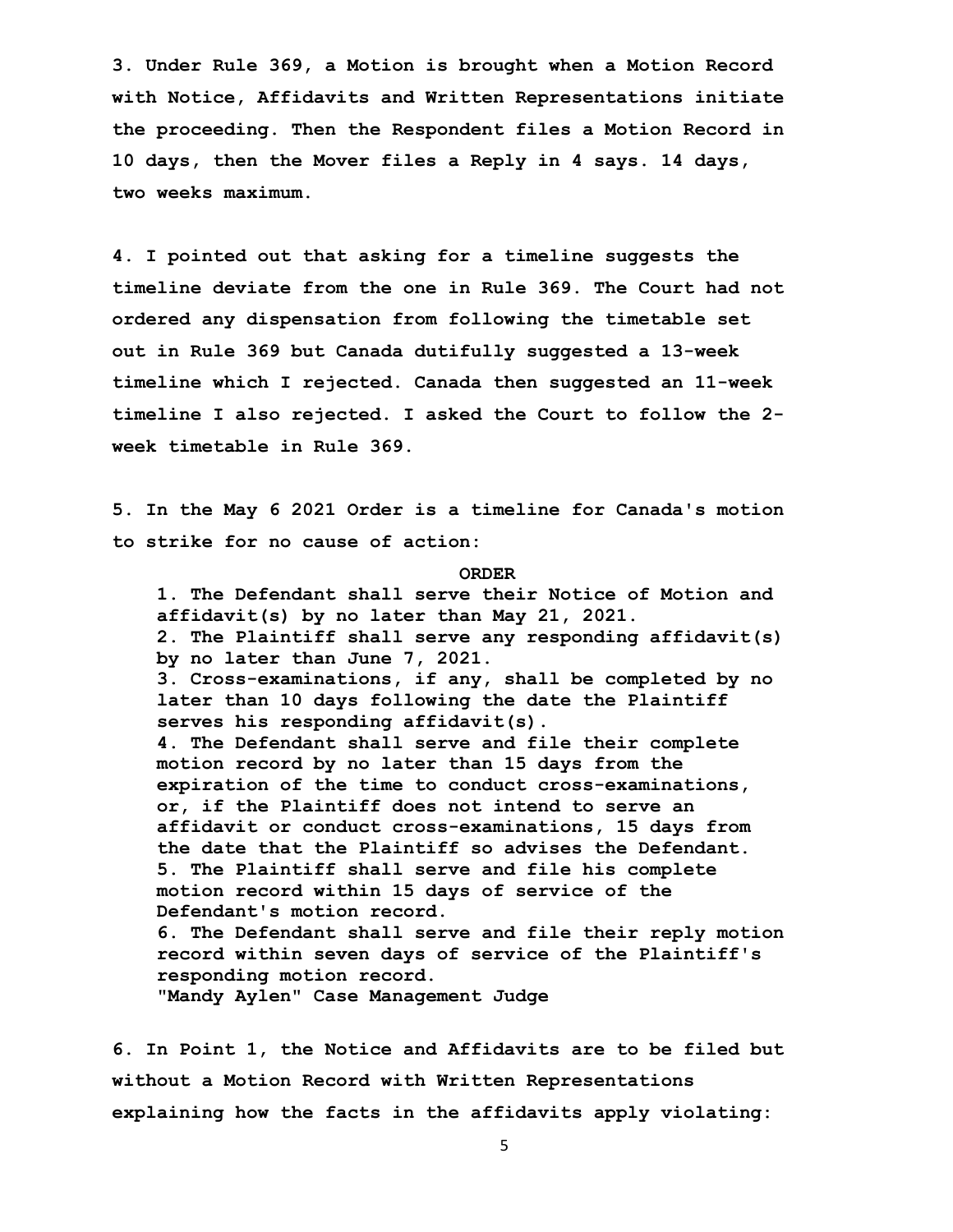**Rule 364 (1) a person bringing a motion shall serve a motion record... (2) containing (b) the notice of motion; (c) all affidavits and other material served by the moving party for use on the motion; (e) subject to rule 366, written representations.. Rule 367 A notice of motion or any affidavit.. may be served and filed as part of the party's motion record and need not be served and filed separately.**

**7. The Notice, Affidavits and Written Representations of how the facts apply must be filed at the same time even if filed separately.** 

**8. In Point 2, Plaintiff's Affidavits in Response are to be filed without having had the Written Representations explaining how the facts in the Defendant's affidavits apply. Written Representations explain how the facts relate. How can the Court expect Plaintiff to submit affidavits in response to Defendant's Affidavits when there are no Written Representations of how the Defendant's Affidavits apply? 9. In Point 3, time is allocated for examinations of the new evidence being adduced without any Written Representations of how they should apply. So we're presented with new facts but not told how they apply and must now produce affidavits with rebuttal facts to the arguments raised whose purpose has not yet been explained. "Here are our cards, we'll explain how we play them later, but pick your cards now."** 

**10. On July 20 2018, The Honourable Mr. Justice Brown rendered a decision Citation: 2018 FC 765 in ALLAN J. HARRIS and HMTQ explaining that a Motion to Strike for no cause of action cannot include new evidence, only what's in the pleadings:**

 **15. The moving party bears the onus of meeting the test set out by the Supreme Court of Canada in Hunt v Carey Canada Inc, 1990 2 SCR 959 Hunt: Al Omani v Canada, 2017 FC 786 per Roy J. at paras 12-16:**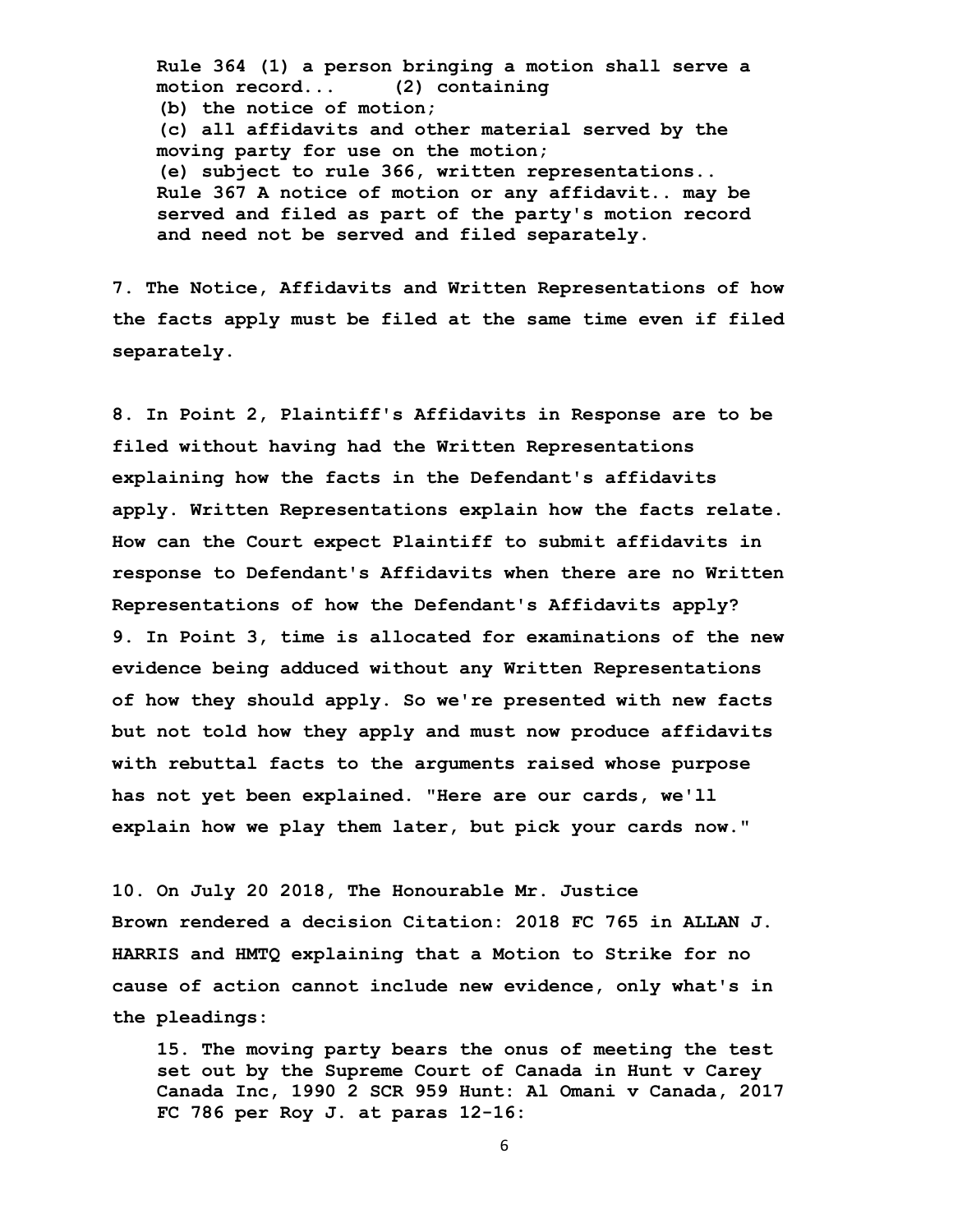**12 The test to strike a claim under Rule 221 sets a high bar. First, it is assumed that the facts stated in the statement of claim can be proven. The Court must be satisfied that it is plain and obvious that the pleading discloses no reasonable cause of action assuming the facts pleaded are true:..**

 **16. On motions to strike, no evidence outside the pleadings may be considered (except in limited instances that do not apply here). This is expressly enacted by Rule 221(2) and confirmed by the authorities: Pelletier v Canada, 2016 FC1356 Pelletier per Leblanc J. at par.6:**

 **6. As is well-settled too, no evidence outside the pleadings may be considered on such motions and although allegations that are capable of being proven must be taken as true, the same does not apply to pleadings which are based on assumptions and speculation and to those that are incapable of proof..**

**11. There are only 3 possible pleadings in an Action:** 

 **171. The following pleadings may be filed:**

 **(a) in respect of an action,**

 **(i) a statement of claim, in Form 171A,**

- **(ii) a statement of defence, in Form 171B, and**
- **(iii) a reply, in Form 171C;**

 **202. Pleadings are closed: (a) where a statement of defence has not been filed within the period set out in rule 204, on the expiration of that period;..**

**12. Pleadings all use Form 171. Only Statement of Claim Form 171A has been filed so far. Since Defendant has not filed a Form 171B Statement of Defence and Plaintiff has not filed a Form 171C Reply, the Statement of Claim is the only pleading that may be considered.** 

**13. In Point 4, rather than the complete Motion Record with Written Representations being filed at the start to initiate the proceeding, the Written Representations are now to be filed after up to 42 days, 6 weeks, after it should have been filed. Rather than initiating the process with the complete Motion Record, the process is being initiated with only the Notice and Affidavits without any Written Representations with the Motion Record filed at the end.**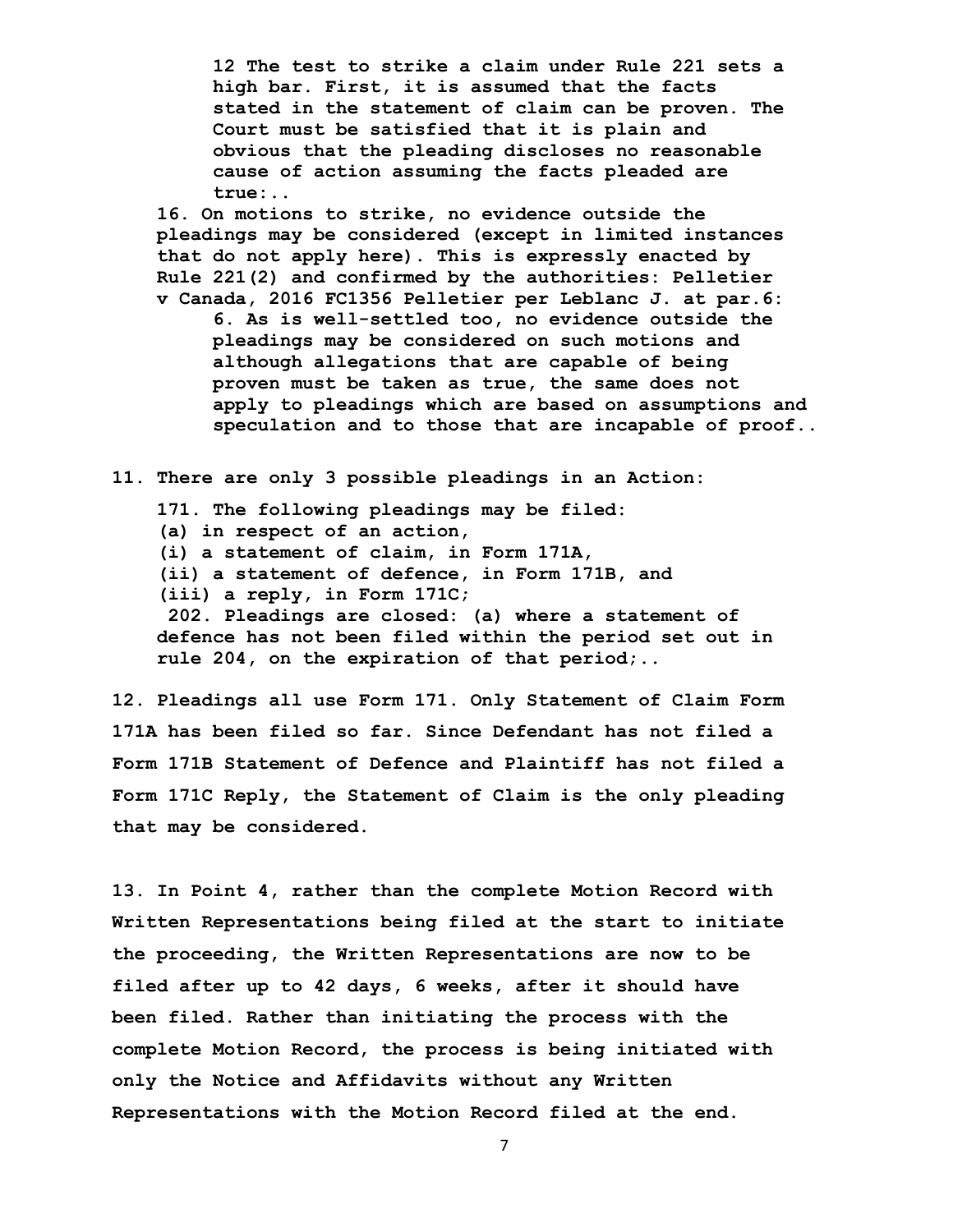**14. In Point 5, with Written Representations finally filed, Respondent gets 15 days to respond and not 10.** 

**15. In Point 6, once Plaintiff's Motion Record is filed, Mover gets 7 days more to Reply instead of 4.** 

**16. In the April 8 Order, Prothonotary Aylen wrote:** 

 **The Court should also take into consideration the public interest in moving a proceeding forward fairly and with due dispatch..**

**17. With time being added at every step, a 2-week process under Rule 369 being stretched into an 11-week process, the proceeding cannot be said to be moving forward with due dispatch.**

**18. My Statement of Claim exposes the fraudulent statistics behind a deadly lockdown imposed on the whole world! If kids commit suicide from depression during lockdown next week, it could be said: "If only the Canadian Court had ruled it a hoax before then, they wouldn't now be dead." When lives are being lost, you can't mosey over to the fire with your bucket of water. The longer it takes to get our proof of fraud ruled on, the more deaths will be blamed on the judges and Crown Attorneys who learned of the Apple Orange comparison behind the scam and fought against stopping it.** 

**19. http://SmartestMan.Ca/scc3.htm has three of my Supreme Court Memoranda from the early 1980s anti-bank era and detail far larger similar losses. In one, I explain that in 1981, 46,000 children a day were dying who would no longer have been dying if the Court had ordered the bank computers restricted to a pure service charge and the interest charge abolished. With everyone getting an interest-free credit card, that was 17 million dead kids a year, 40 million with**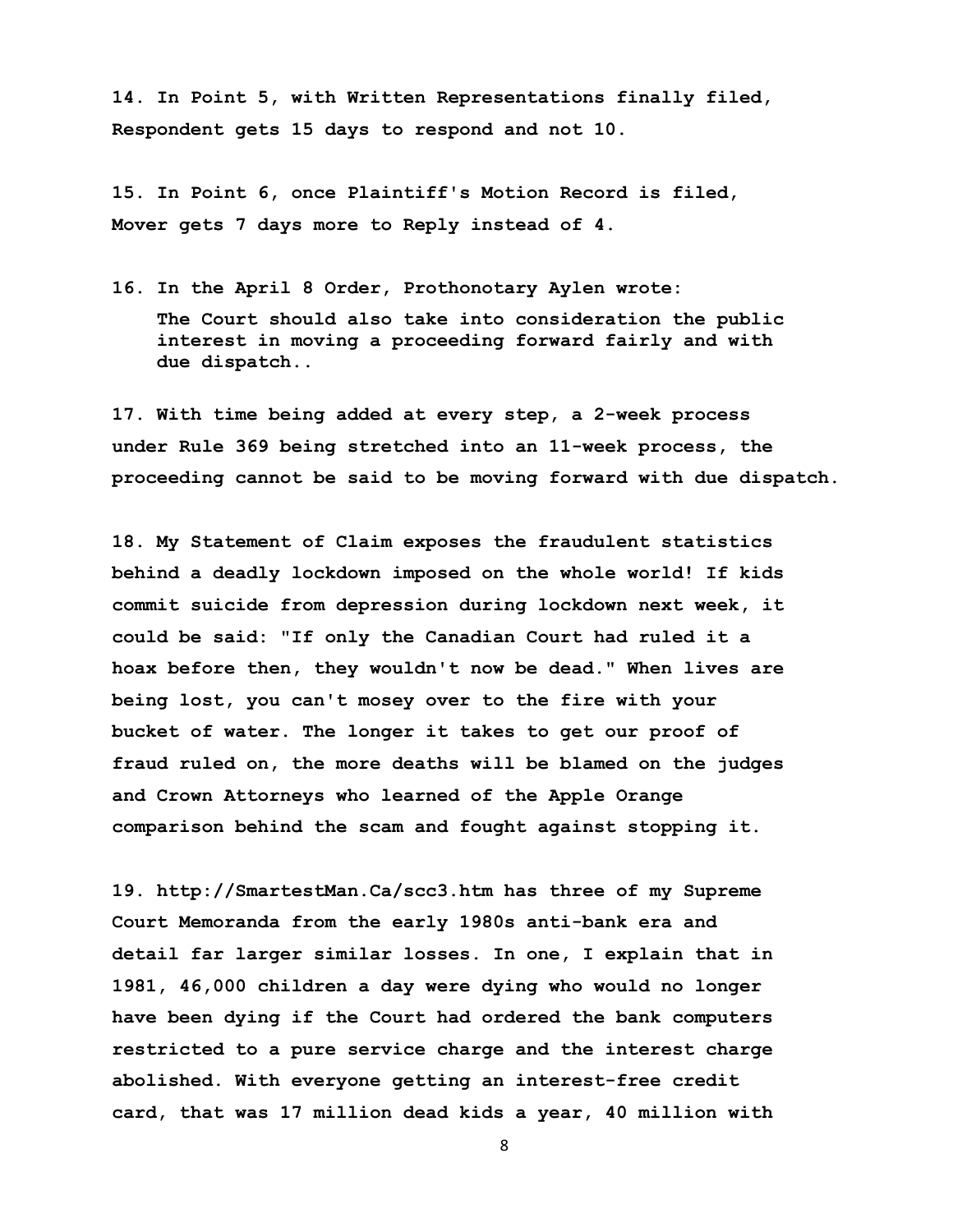**adults dying of poverty who would no longer be dying for lack of money.** 

**20. I explained the "Equation of Responsibility" for those with power to stop the slaughter but who do not. Every day adds up.** 

#### **EQUATION OF RESPONSIBILITY**

**I pointed out they had the might to instantaneously, Effect repair on our industrial capacity. It's just like a conveyer belt with people in a line, Who fall into abyss of Luciferian design.**

**If you could press a button and cut power to the beast, The belt would have momentum but you'd lose the very least. With the production maximized of butter, not of guns, We still could not get there in time for all the weakest ones.**

**So there would be a finite loss of souls until the day, When all may access credit and for life support may pay. But if you'd waited for a while before you used your might, You'd lose some extra souls for failing to so expedite.**

**And if you had refused to press the button to this day, It would, on you, the blame for every fallen soul we'd lay. With simple mathematics we can count the number who, Have perished by inaction of the men with power few.**

**The number of souls perishing, all due to the delay, Is equal to the number who do perish on that day. With 40,000 children dying every single day, Responsibility belongs to those who had the say.**

**Since all the judges had the power to compel the banks, To fix the killer program so they don't deserve our thanks. The number they must answer for which day to day does climb, Is equal to the number who have perished since that time.**

**Each motion was a shot on goal, a chance to fix the flaw, I took as many as I could but interest is law. Six times I went right to the top and all to no avail, Since they found it too hard to grasp, the motions all did fail.**

**The judges all ruled that they failed to see what they could do, They could not change the software to the service charges few. And though I tried a hundred times to get the software switched, The banking system seems to have the judges all bewitched.**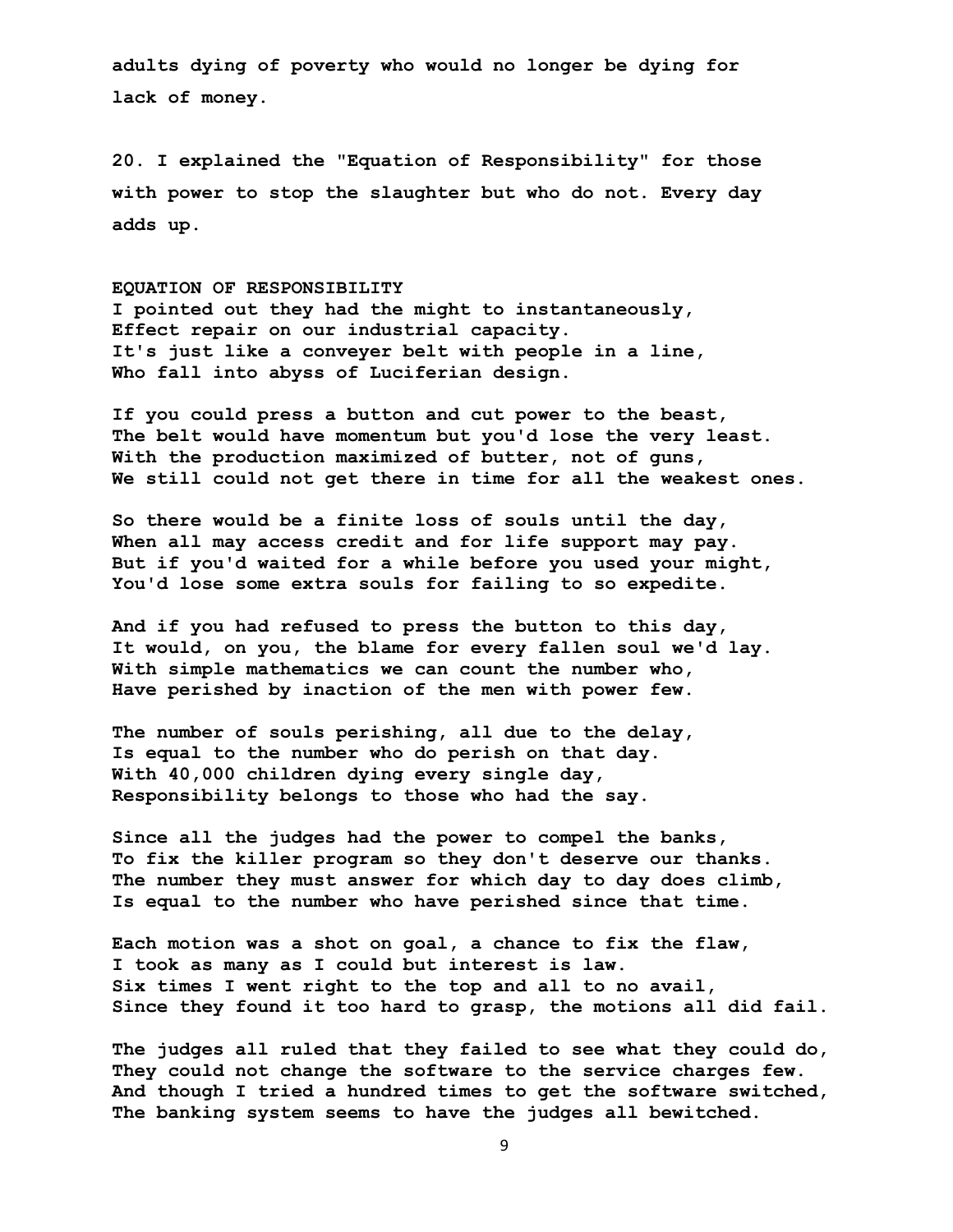**I honestly believe their rulings did not pass the test, Because there seems to be a real conflict of interest. The judges may be prejudiced for they too are in hock, Or judges may be prejudiced by owning banking stock.**

**Rewrite the banking software and give the bailiffs all a rest, For maximum production please abolish interest. ( From http://SmartestMan.Ca/poembank )** 

**20. All the judges who had the power to order the mort-gage death-gamble program in bank computers debugged but did not suggests they had a large welcoming waiting to greet them on the other side. Judges who said my software upgrade was "too esoteric" got to explain it when they met their victims. Of course, 40 million for 42 years is over a billion and a half souls needlessly lost who could have been saved.**

**20. Though the record losses from lockdown with record suicides, adult and children, record alcohol and opioid deaths, record abuses remain dwarfed by the 40 million a year from poverty over the 42 years since I sought to debug the software, deaths from lockdown are still big enough to appeal to hasten a ruling from the Court on the Apple Orange comparison fraud.** 

**21. Such frauds are often difficult to grasp but once it is learned that we were tricked by an Apple to Orange comparison, we cannot become untricked. Tens of millions more will perish if the Covid 19 Pandemic Apple-Orange scam is not exposed as soon as possible.** 

**22. As Canada has had since Jan 19 2021 to prepare, Appellant seeks an order compelling Canada to file a complete Motion Record forthwith and then proceed under the timeline laid out in S.369 of the Federal Court Rules.**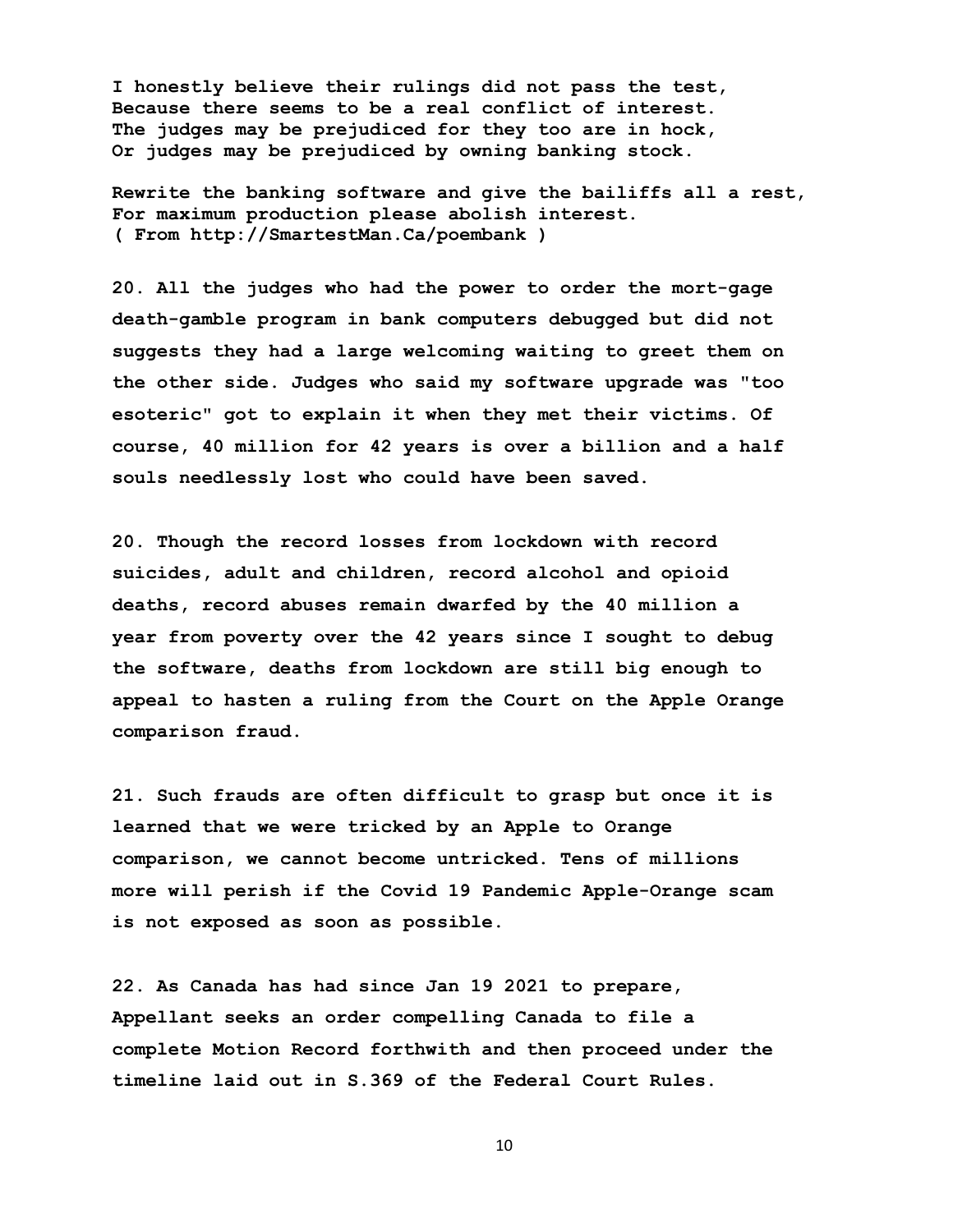**Dated at Brantford Ontario on May 17 2021** 

JCJurnel

**For the Appellant/Plaintiff John C. Turmel, B.Eng., 50 Brant Ave., Brantford, N3T 3G7, 519-753-5122, Cell: 226-966-4754 [johnturmel@yahoo.com](mailto:johnturmel@yahoo.com)**